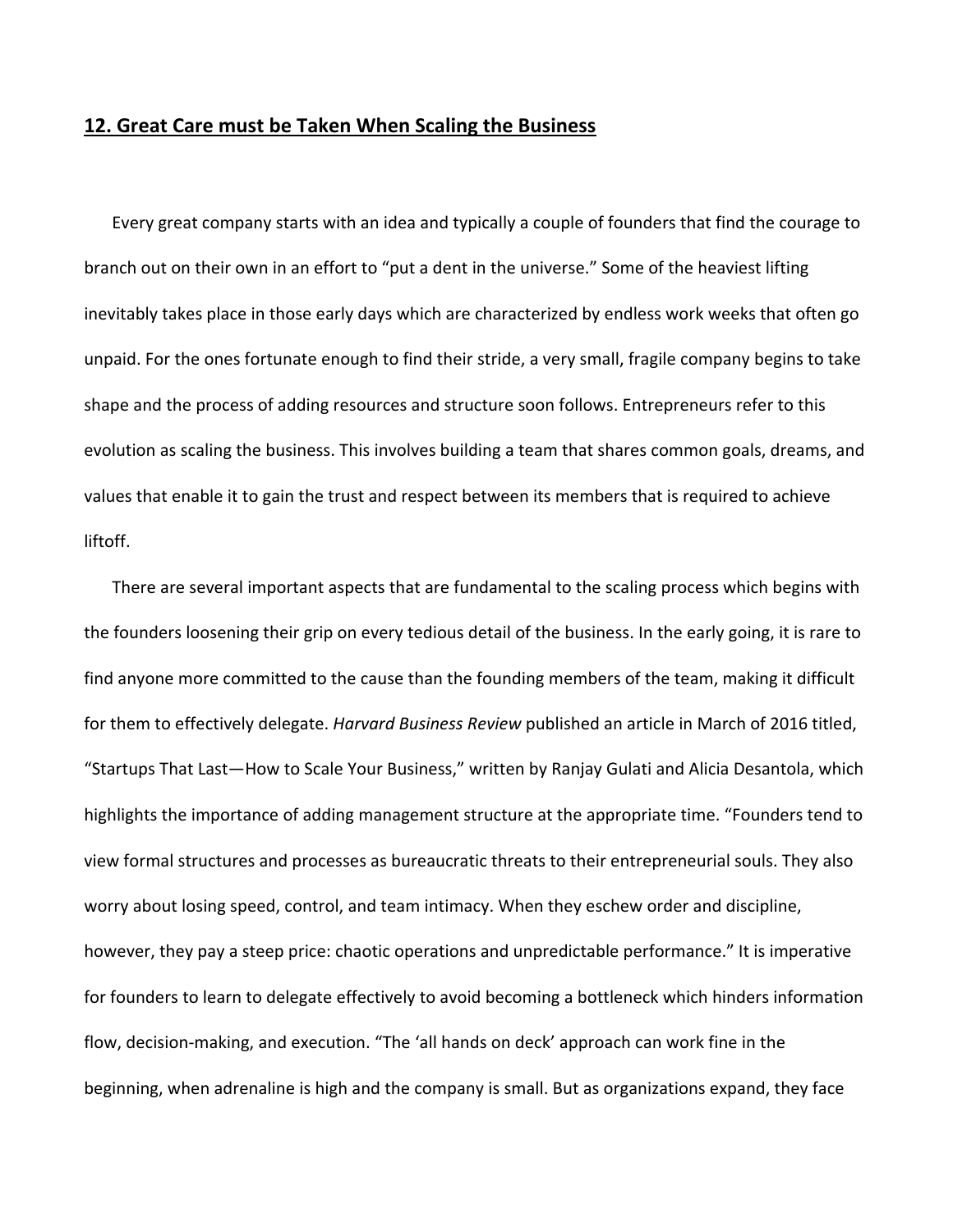new levels of complexity that require them to define and assign tasks more formally… to accomplish this, they typically seek specialization in select functions, such as Sales, Human Resources, Marketing, and R&D leveraging the knowledge these specialists bring to tackle their functions' work more efficiently and implement best practices within their domains."(Harvard Business Review – Startups that Last) When the startup's early pioneers come to appreciate the ways in which experienced talent can help, including them in the hiring process to ensure they have a voice has proven to be helpful in navigating this delicate process. As Liz Wiseman notes in *Multipliers*, "A leader's responsibility is to inspire others to accomplish the 'what,' not to dictate a specific 'how.'"

With the addition of key personnel to help guide the rapid growth of the business, there comes a need for official policies to help focus conversations around "taking vacation and sick days, balancing work and family expectations, and expensing." (Harvard Business Review – Startups That Last – Gulati/Desantola) It is critical to establish some early guidelines in these important areas to avoid confusion or the disappointment that can result when unspoken policies and the expectations of a team's newer members are out of alignment. Every company has its own way of building structure around these variables which is why it is so important to take the guesswork out of the equation early on. As dedicated resources are put in place, the leadership qualities these new team members bring are vital in helping to set the right tone. In *Measure What Matters*, John Doerr suggests the need for a startup's early leaders to "train people to think like leaders from the start, when their departments have a staff of one." Part of thinking like a leader includes putting definition around some of the subtler areas of the business so that every member of the team has a good baseline understanding of what is expected from Day One.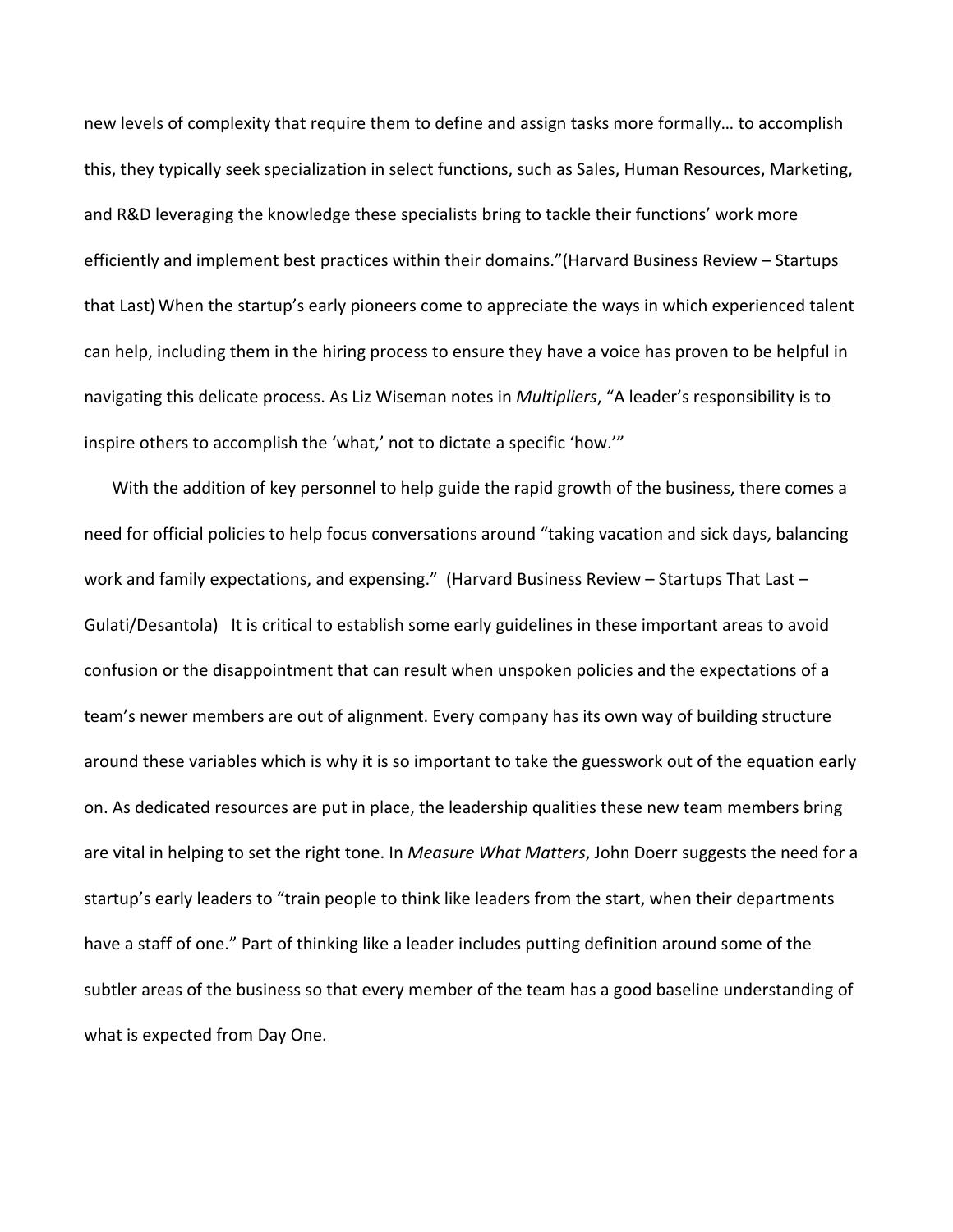As startups scale and begin to get serious about "professionalizing the organization," it becomes ever more important to solidify the policies that protect the company and its employees in a more structured way. The relentless pursuit of growth can very often come at the expense of good business hygiene as was the case with Uber under Travis Kalanick's leadership. It becomes far more difficult and costlier to unwind these bad practices if they are left untended for any meaningful amount of time. As a result, it has become far more common today to establish the Human Resources function early on in the life of a startup. San Francisco‐based startup, CodeSignal felt so strongly about setting the right policy foundation that it made a head of talent the first hire at their Bay Area headquarters. On the heels of Uber's sexual harassment complaints, similar allegations at GitHub dating to 2014 and regulatory missteps at Zenefits which all surfaced in 2017, CodeFights moved quickly to formalize their workplace culture "as deliberately as they build their products."

In the frenzied early days, Human Resources also plays an outsized role in setting aside time to plan and to identify and share best practices. The *Harvard Business Review* article – Startups That Last (Gulati/Desantola‐March 2016) confirms, "While it's possible to have freedom within a framework setting clear goals and guidelines, systematically gathering and sharing information to shed light on performance and enable better forecasting, and creating processes instead of relying on key individuals to craft one-off solutions—all of these promote efficient, smart decisions, especially when the world around you is in flux."

Finally, the early establishment of Human Resources can help bring order to the hiring process to ensure that great care is taken to preserve a company's culture even as the velocity of adding resources accelerates. Having the right people in the right positions at the right time is critical to scaling the business most effectively, but nearly impossible to accomplish at the frenetic pace of a